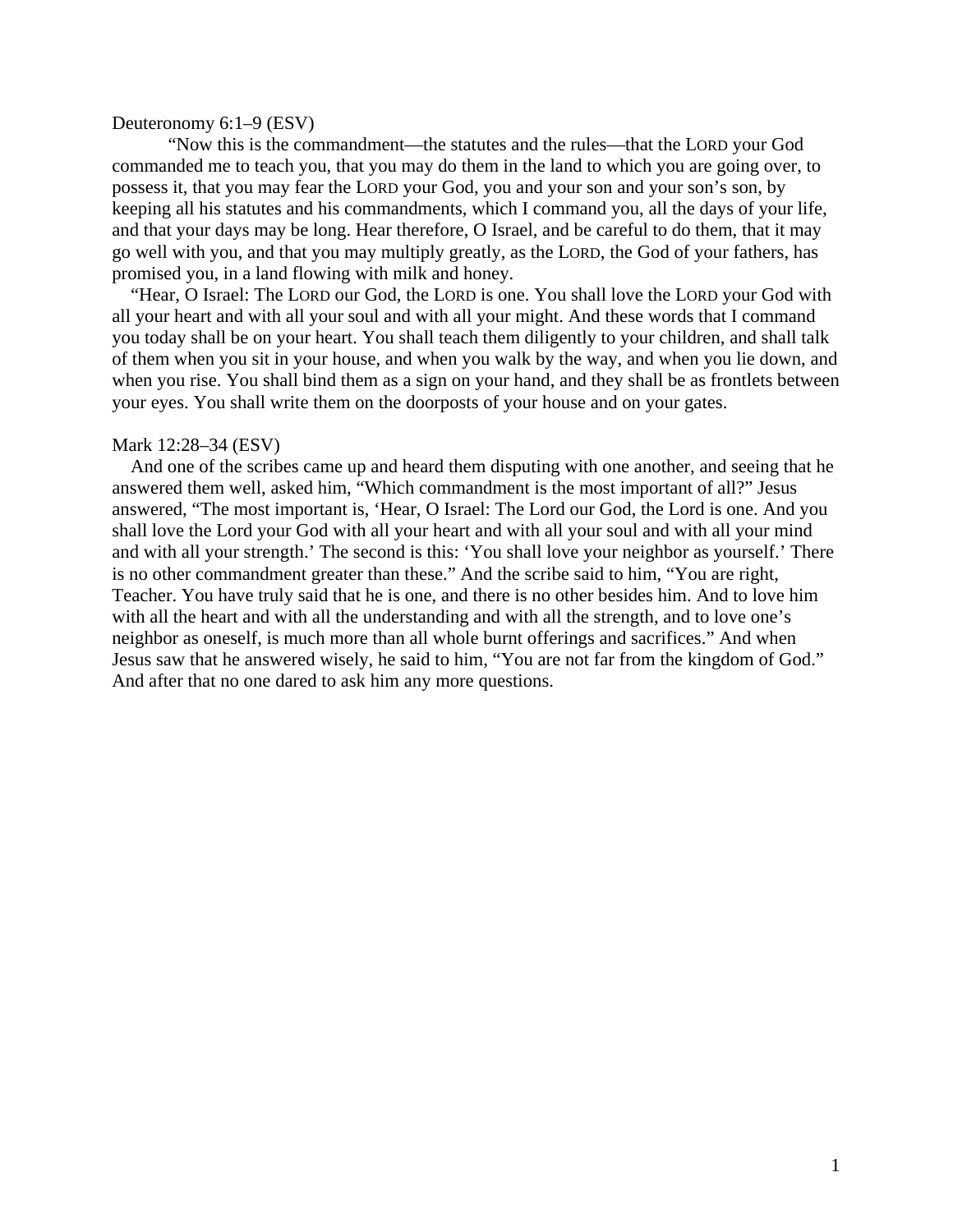## Shema Yisrael

A sermon preached at North Prospect Union UCC, Medford, MA

Date: November 1, 2015 Rev. Dudley C. Rose

Scripture: Deuteronomy 6:1-9; Mark 12:28-34

God promised the people Israel a land, a land flowing with milk and honey. From the days of Abraham God promised the people Israel a land.

Now the LORD said to Abram, "Go from your country and your kindred and your father's house to the land that I will show you. And I will make of you a great nation, and I will bless you and make your name great, so that you will be a blessing."

Today that promise is filled with complexities. But maybe those complexities were always there. When Abraham came to the land, and many generations later when Joshua came to the land, the land was already occupied. The first books of the Bible narrate the often bloody attempts to conquer the peoples who inhabited the land. Today many see the State of Israel as the rightful heir to those ancient promises even if that means displacing people who were already living there. But others call for justice for the Palestinians who were displaced to form the State of Israel. And it's even more complicated, just as it was in ancient times, by the fact that religion is as contested as lines on a map.

[Slide 1] The Temple Mount in Jerusalem is a good example. The Temple Mount is generally recognized as the location for the great Solomon's Temple of Israel. Later it was rebuilt. It played a prominent role in the ministry of Jesus. It was finally destroyed by the Romans in 70 AD. Now on the platform on which the Temple sat, Temple Mount, sits the Muslim holy site the Dome of the Rock. To Muslims it marks the spot from which some say the prophet Muhammad ascended to Heaven. Beneath the Dome is a relic from the Jewish Temple, a foundation stone. The stone is held sacred by Jews, who believe it marked the Holy of Holies of the Temple. They also believe it was also the spot where Abraham was instructed to sacrifice Isaac. Christians also hold the Temple site as sacred for it figures prominently in the ministry and death of Jesus.

In many ways this beautiful structure, which preserves one of the earliest examples of Islamic mosaics, and which is the most prominent feature of Jerusalem's skyline, represents the great pain and failure of religious conflict. Jews mourn at the Western Wall of the Temple Mount for it is as close as they generally can get to the holy site of the old Temple. Many Muslims find their access to Jerusalem restricted, so the holy site is off-limits to them, too. And Christians find the walls of the Dome filled with Muslim anti-Christian quotations. Peace is fragile at best. A satisfactory resolution seems hard to imagine. Three faiths, and several nationalities and ethnicities are locked in a complex tangle of conflicting and intractable claims.

And yet if the Dome of the Rock symbolizes the contested reality of this space, its exquisite magnificence also stands as a testimony that the faiths that struggle here are filled with beauty and even wisdom.

God seems to have understood just how volatile a sacred story and a sacred land can be. "Hear my commandments, O Israel, and be careful to do them, that it may go well with you." Beginning here and in later chapters in Deuteronomy and then reinforced through the ages in Rabbinic Judaism are God's prescriptions to keep the commandments close by. "And these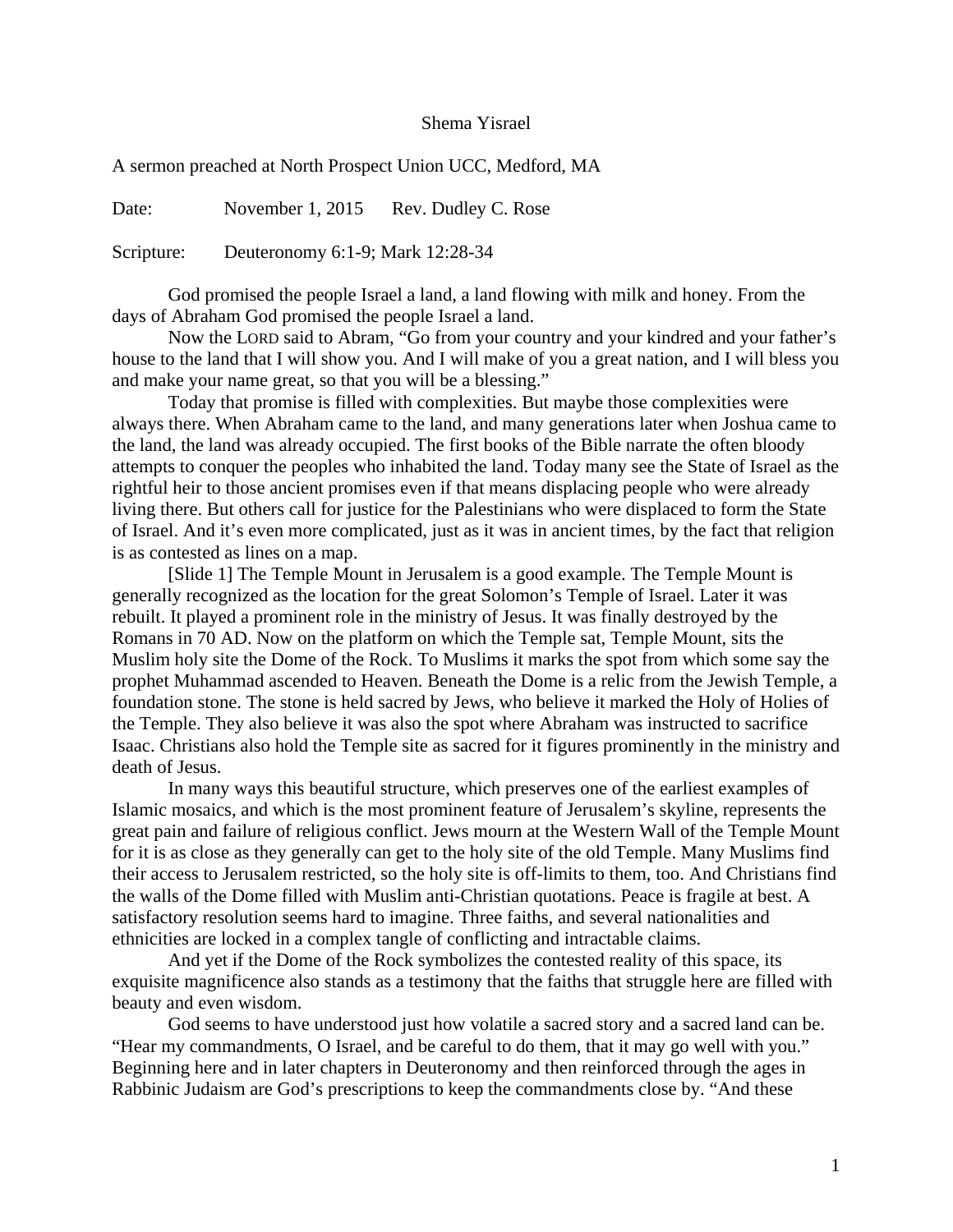words that I command you today shall be on your heart. You shall teach them diligently to your children, and shall talk of them when you sit in your house, and when you walk by the way, and when you lie down, and when you rise. You shall bind them as a sign on your hand, and they shall be as frontlets between your eyes. You shall write them on the doorposts of your house and on your gates." [Slide 2] Many Orthodox and Conservative Jews wear phylacteries on their left arms and foreheads during certain prayers in obedience: You shall bind them as a sign on your hand, and they shall be as frontlets between your eyes. Jews commonly place a Mezuzah on doorframes. [Slide 3] For God also commanded, "You shall write them on the doorposts of your house and on your gates."

Mezuzah cases are made of many different materials—wood, metal, or ceramic, for example—and they almost always have the character that looks like a W, which is the Hebrew letter Shin. It is the first letter in a word for God, *Shadai*, almighty, and sometimes the whole word *Shadai* is written out in Hebrew, as it is here. *Shadai* is customarily written on the back of the scroll, too. [Slide 4] The Mezuzah is hung on the left side of doorway (going out) slanted with the top toward the interior. In an interesting insight into Jewish customs, the Mezuzah is slanted because some ancient authorities said it should be vertical and some horizontal, and to acknowledge both possibilities it is slanted.

The Mezuzah itself is actually the Hebrew scroll. [Slide 5] The scroll is tightly rolled and then inserted into a Mezuzah case. The wording on the scroll begins with, "Hear, O Israel," "Shema Yisrael," and is often called the Shema.

We read a portion of the Shema this morning. Another part goes, "And if you will indeed obey my commandments that I command you today, to love the LORD your God, and to serve him with all your heart and with all your soul, he will give the rain for your land in its season, the early rain and the later rain, that you may gather in your grain and your wine and your oil. And he will give grass in your fields for your livestock, and you shall eat and be full."

I find these words incredibly beautiful. They express an incredible love for the land and its bounty. Jewish and Middle Eastern the love of the land is different from the love of private property. Here in the United States we can be very protective of our homes and property. Fences often divide us, and neighbors fight over where the fence should go. The wealthy often live in gated compounds out of the reach and sight of others. In Israel the land is more symbolic and less personal and private. The line that defines the boundary of Israel is more important than the property line between neighbors. To properly understand the problem with the Israeli settlers, one must understand that the issue isn't a scarcity of property in less contentious locations so much as it is the belief in a God-given right to build on the Promised Land. This sense of the land is more community-minded than our more familiar desire for private ownership. The land belongs to the tribe, as it were. But therein lays the conflict, for tribal protectiveness is based on the idea that the land belongs to a people. In Israel-Palestine several peoples claim the same real estate.

So, what does all this have to do with today's scripture, especially the passage from Mark, which doesn't have anything to do with the land. Jesus says that most important commandments are, "Shema Yisrael, Hear, O Israel: The Lord our God, the Lord is one. You shall love the Lord your God with all your heart and with all your soul and with all your mind and with all your strength, and you shall love your neighbor as yourself."

The last of these commandments, you shall love your neighbor as yourself, comes from Leviticus. Jesus is quoting from the Old Testament or Hebrew Bible. He didn't make up these commandments. They have been Biblical commandments from the beginning. This last